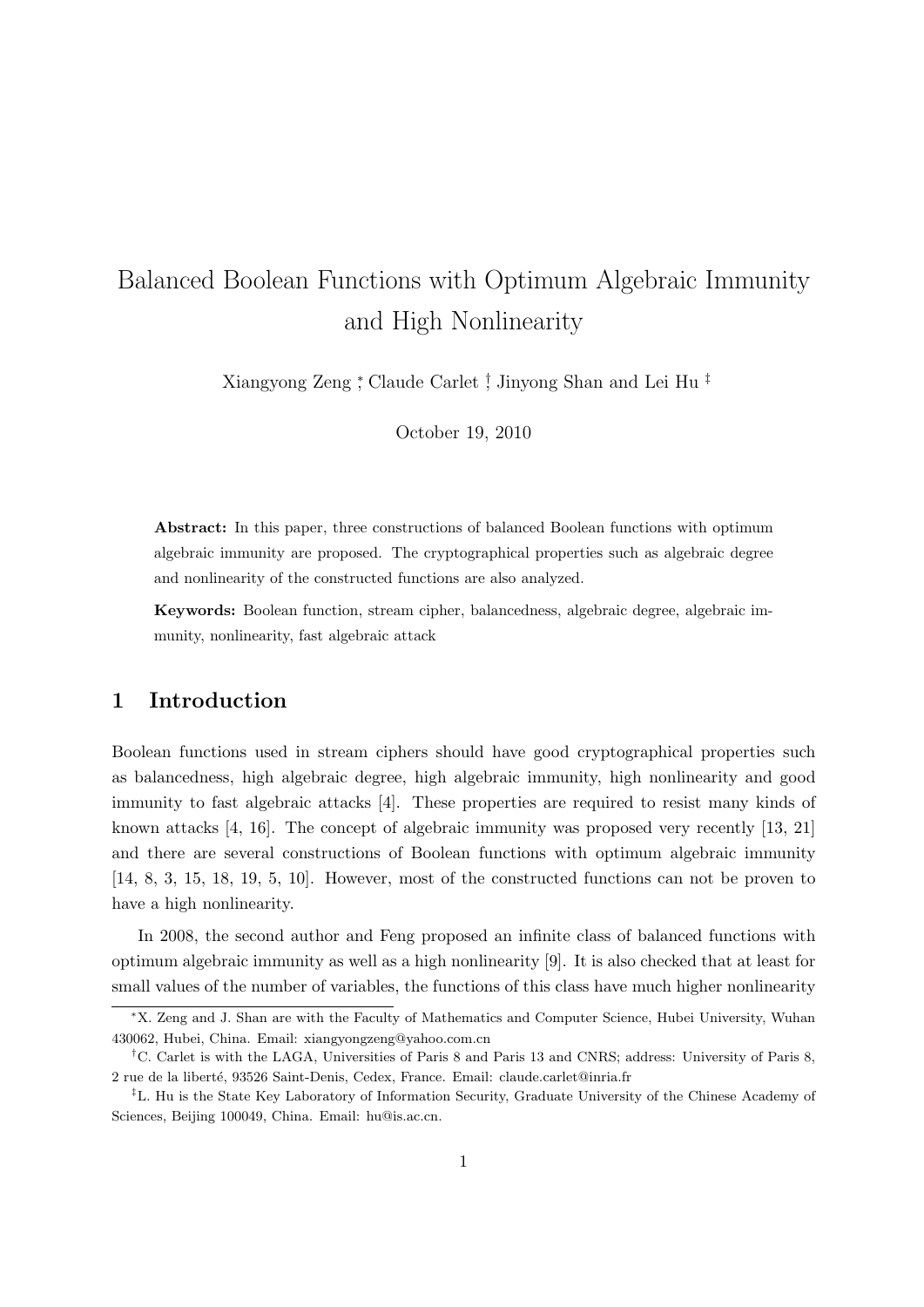than the previously found classes and also have a good behavior against fast algebraic attacks [1, 12, 17]. To further improve the nonlinearity of balanced Boolean functions with optimum algebraic immunity, Tu and Deng proposed a conjecture about binary strings [26]. Under the assumption that this conjecture is true, a class of balanced Boolean functions in even number of variables was proven to have optimum algebraic immunity and a very good nonlinearity [26]. Based on the same assumption, another class of balanced Boolean functions in even number of variables was also presented and they have optimum algebraic immunity and a higher nonlinearity [25]. Unfortunately, these two classes of functions are constructed from Bent functions and have small distances to Bent functions which also leads to their bad resistance to fast algebraic attacks [6, 27]. In the more recent paper [28] two constructions of balanced Boolean functions with optimum algebraic immunity and high nonlinearity were introduced. The first one was proven in [7] to be the same as that of [9], and the functions in the second class are in odd number of variables and they can have optimal algebraic immunity under some condition which is not investigated further in the paper.

The purpose of this paper is to construct more balanced Boolean functions with optimum algebraic immunity as well as a high nonlinearity. For an integer  $n \geq 5$ , three constructions of balanced *n*-variable Boolean functions with optimum algebraic immunity are proposed. In the case of *n* being odd, a family  $\mathcal F$  of balanced *n*-variable Boolean functions is investigated. The algebraic degree and nonlinearity of the constructed functions are analyzed. For some small values of the number of variables, we find some new Boolean functions which have the same algebraic degree and nonlinearity as the function in [9]. Further, some *n*-variable functions constructed in this paper have higher nonlinearity than the function in [9]. The behavior against fast algebraic attacks of some functions is also considered.

The remainder of this paper is organized as follows. In Section 2, we introduce some necessary notation and related results of Boolean functions. In Section 3, for odd *n*, two constructions of balanced *n*-variable functions with optimum algebraic immunity are proposed. In Section 4, for even *n*, one construction of balanced *n*-variable functions with optimum algebraic immunity is proposed. Section 5 concludes the study.

## **2 Preliminaries**

For an integer *n*, let  $\mathbb{F}_2^n$  be the *n*-dimensional vector space over  $\mathbb{F}_2$ , and  $\mathbb{B}_n$  be the set of all *n*-variable Boolean functions from  $\mathbb{F}_2^n$  to  $\mathbb{F}_2$ . A basic representation for a Boolean function  $f(x_1, \dots, x_n)$  is given by its image vector (the last column in its truth table), namely the binary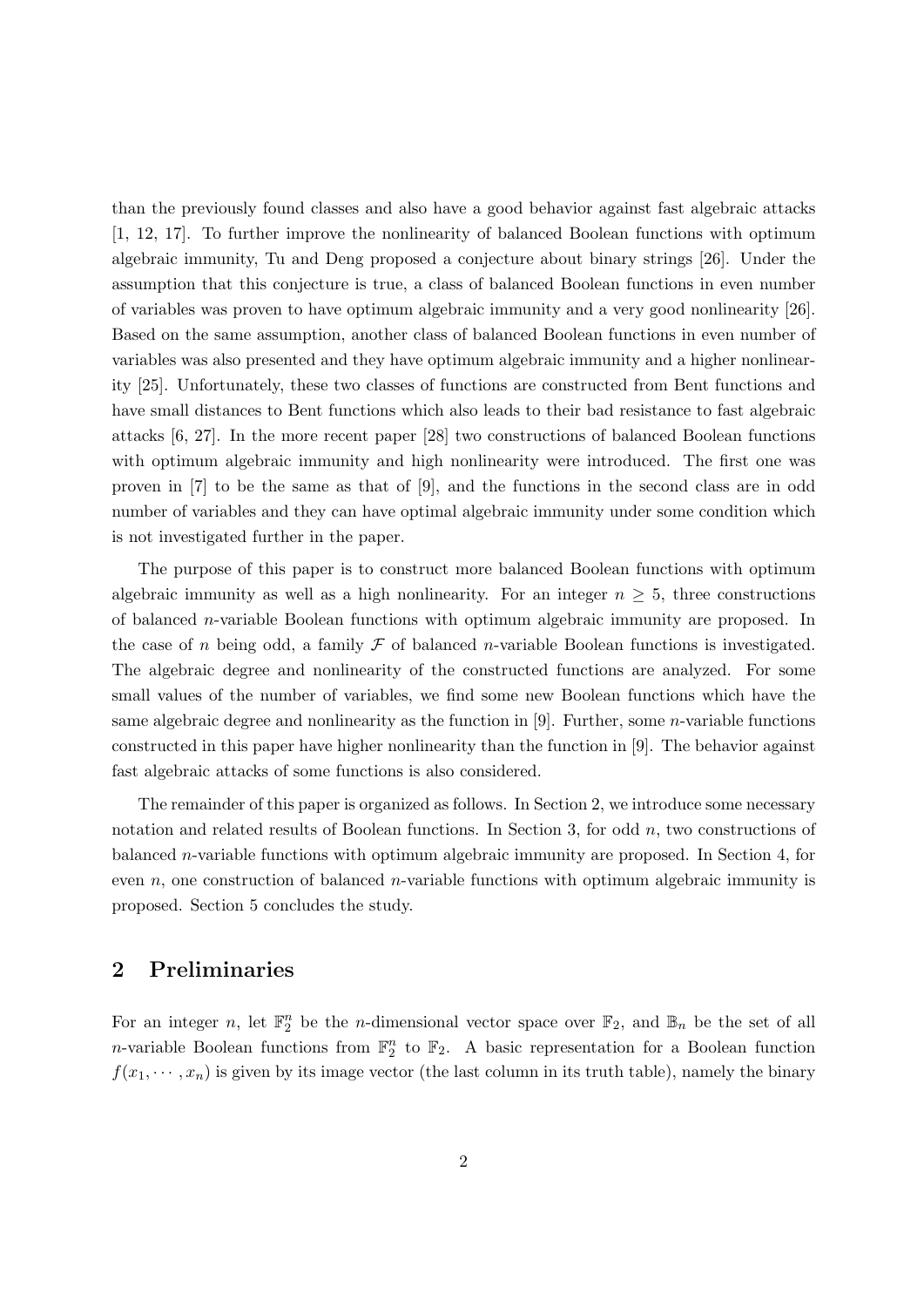string of length  $2^n$  which lists all of its output values,

$$
f = [f(0,0,\dots,0), f(1,0,\dots,0), f(0,1,\dots,0), f(1,1,\dots,0),\dots, f(1,1,\dots,1)].
$$

The *Hamming weight* of  $f$ ,  $wt(f)$ , is the Hamming weight of this string, or in other words, the size of the support set  $\text{supp}(f) = \{x \in \mathbb{F}_2^n \mid f(x) = 1\}$ . We similarly define the zero set of *f* as  $\text{zero}(f) = \{x \in \mathbb{F}_2^n \mid f(x) = 0\}.$  The *Hamming distance*  $d_H(f, g)$  between two Boolean functions f and g is the Hamming weight of their difference  $f + g$  (by abuse of notation, we use  $+$  to denote the addition on  $\mathbb{F}_2$ , i.e., the XOR). A Boolean function f is *balanced* if its image vector contains an equal number of ones and zeros, that is, if its Hamming weight equals to 2*n−*<sup>1</sup> .

Any Boolean function has a unique representation as a multivariate polynomial over  $\mathbb{F}_2$ , called the *algebraic normal form* (ANF),

$$
f(x_1, \dots, x_n) = \sum_{q=(q_1, q_2, \dots, q_n) \in \mathbb{F}_2^n} c(q) x_1^{q_1} x_2^{q_2} \dots x_n^{q_n},
$$

where the coefficients  $c(q)$ 's are in  $\mathbb{F}_2$ . The *algebraic degree*,  $deg(f)$ , is the number of variables in a highest order term with non zero coefficient. A Boolean function is affine if it is of algebraic degree at most 1. The set of all affine functions is denoted by  $A_n$ .

Let  $\alpha$  be a primitive element of the finite field  $\mathbb{F}_{2^n}$ . By identifying the finite field  $\mathbb{F}_{2^n}$  with the vector space  $\mathbb{F}_2^n$ , a Boolean function  $f(x)$  can be defined from  $\mathbb{F}_{2^n}$  to  $\mathbb{F}_2$  as

$$
[f(0), f(1), f(\alpha), \cdots, f(\alpha^{2^{n}-2})],
$$

which is equivalent to the image vector. The Boolean function  $f$  over  $\mathbb{F}_{2^n}$  has then another representation by a univariate polynomial

$$
f(x) = \sum_{i=0}^{2^{n}-1} a_{i}x^{i}
$$

where  $a_0, a_{2^n-1} \in \mathbb{F}_2$ ,  $a_i \in \mathbb{F}_{2^n}$  for  $1 \leq i < 2^n - 1$  such that  $a_i = a_{2i \pmod{2^n-1}}$ , and the addition is modulo 2. The algebraic degree  $\deg(f)$  equals  $\max\{\text{wt}(i) | a_i \neq 0, 0 \leq i < 2^n\}$  [9]. In this representation, the set  $\mathbb{A}_n$  consists of all functions  $\text{Tr}(ax) + b$  where  $a \in \mathbb{F}_{2^n}$ ,  $b \in \mathbb{F}_2$  and  $\text{Tr}(\cdot)$  is the trace function from  $\mathbb{F}_{2^n}$  to  $\mathbb{F}_2$  defined by  $\text{Tr}(x) = x + x^2 + \cdots + x^{2^{n-1}}$ .

Boolean functions used in a cryptographic system must have high nonlinearity to withstand linear and correlation attacks [16, 22]. The *nonlinearity* of an *n*-variable function *f* is its distance from the set of all *n*-variable affine functions, i.e.,

$$
nl(f) = \min_{g \in \mathbb{A}_n} (\mathrm{d_H}(f, g)).
$$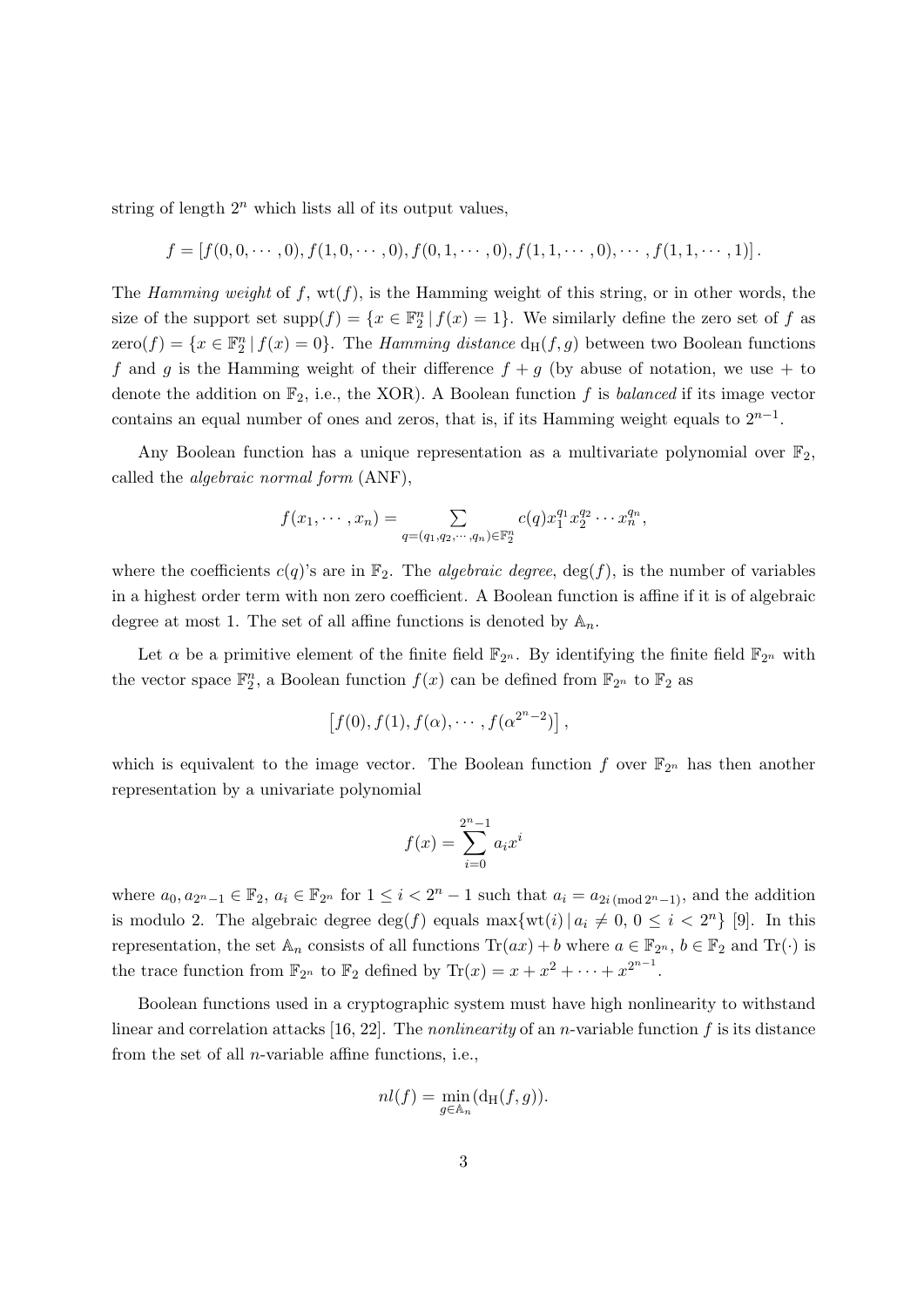This parameter can be expressed by means of the Walsh transform. Let  $x = (x_1, \dots, x_n)$  and  $\lambda =$  $(\lambda_1, \dots, \lambda_n)$  both belong to  $\mathbb{F}_2^n$  and  $\lambda \cdot x$  be an inner product in  $\mathbb{F}_2^n$ , e.g.  $\lambda \cdot x = \lambda_1 x_1 + \dots + \lambda_n x_n$ . The *Walsh transform* of an *n*-variable Boolean function  $f(x)$  is an integer valued function over  $\mathbb{F}_2^n$  defined as

$$
W_f(\lambda) = \sum_{x \in \mathbb{F}_2^n} (-1)^{f(x) + \lambda \cdot x}.
$$

Then the nonlinearity of *f* can be expressed as

$$
nl(f) = 2^{n-1} - \frac{1}{2} \max_{\lambda \in \mathbb{F}_2^n} |W_f(\lambda)|.
$$

A Boolean function f is balanced if and only if  $W_f(0) = 0$ . Any Boolean function should also have high algebraic degree to be cryptographically secure [16, 24].

For an *n*-variable Boolean function *f*, different scenarios related to low degree multiples of *f* have been studied in [13, 21]. This led to the following definition.

**Definition 1:** For  $f \in \mathbb{B}_n$ , define  $AN(f) = \{g \in \mathbb{B}_n | f * g = 0\}$ . Any function  $g \in AN(f)$  is called an *annihilator* of *f*. The *algebraic immunity* of *f* is the minimum degree of all the nonzero annihilators of *f* and of all those of  $f + 1$ . We denote it by  $AI(f)$ .

To resist the standard algebraic attack, Boolean functions should have large algebraic immunity. In [13] it was proved that  $AI(f) \leq \lceil \frac{n}{2} \rceil$  for any *n*-variable Boolean function *f*.

**Lemma 1:** ([11]) For odd *n*, if a balanced *n*-variable Boolean function  $f$  does not have any nonzero annihilator with algebraic degree  $\langle \frac{n+1}{2} \rangle$  $\frac{+1}{2}$ , then  $f + 1$  has no nonzero annihilator with algebraic degree  $\frac{n+1}{2}$  $\frac{+1}{2}$ . Consequently,  $AI_n(f) = \frac{n+1}{2}$ .

A high algebraic immunity is necessary but not sufficient condition for resistance against all kinds of algebraic attacks. If one can find *g* of low degree and  $h \neq 0$  of reasonable degree such that  $f * g = h$ , then a fast algebraic attack (FFA) is feasible [1, 12, 17]. An *n*-variable function *f* can be considered as optimal with respect to FFAs if there do not exist two nonzero functions *g* and *h* such that  $f * g = h$  and  $deg(g) + deg(h) < n$  with  $deg(g) < n/2$ .

For an integer *s* with  $1 \leq s \leq 2^n - 2$ , the cyclotomic coset containing *s* consists of

$$
\{s, 2s, \cdots, 2^{n_s-1}s\},\
$$

where  $n_s$  is the smallest positive integer such that  $s \equiv 2^{n_s} s \pmod{2^n - 1}$ , and we denote the cyclotomic coset by  $C_s$ . The smallest positive integer in the coset  $C_s$  is called the coset leader of  $C_s$ . Let  $\Gamma(n)$  denote the set of all coset leaders modulo  $2^n - 1$ , and  $m_i(x)$  denote the minimal polynomial of  $\alpha^i$  over  $\mathbb{F}_2$  for  $1 \leq i \leq 2^n - 2$ , where  $\alpha$  is a primitive element of  $\mathbb{F}_{2^n}$ .

In the sequel, we recall some notation from [23]. The polynomial  $R_d(x)$  is defined as the product of the minimal polynomials over  $\mathbb{F}_2$  of all elements  $\alpha^{-i} \in \mathbb{F}_{2^n}$ , where  $wt(i) = d$  and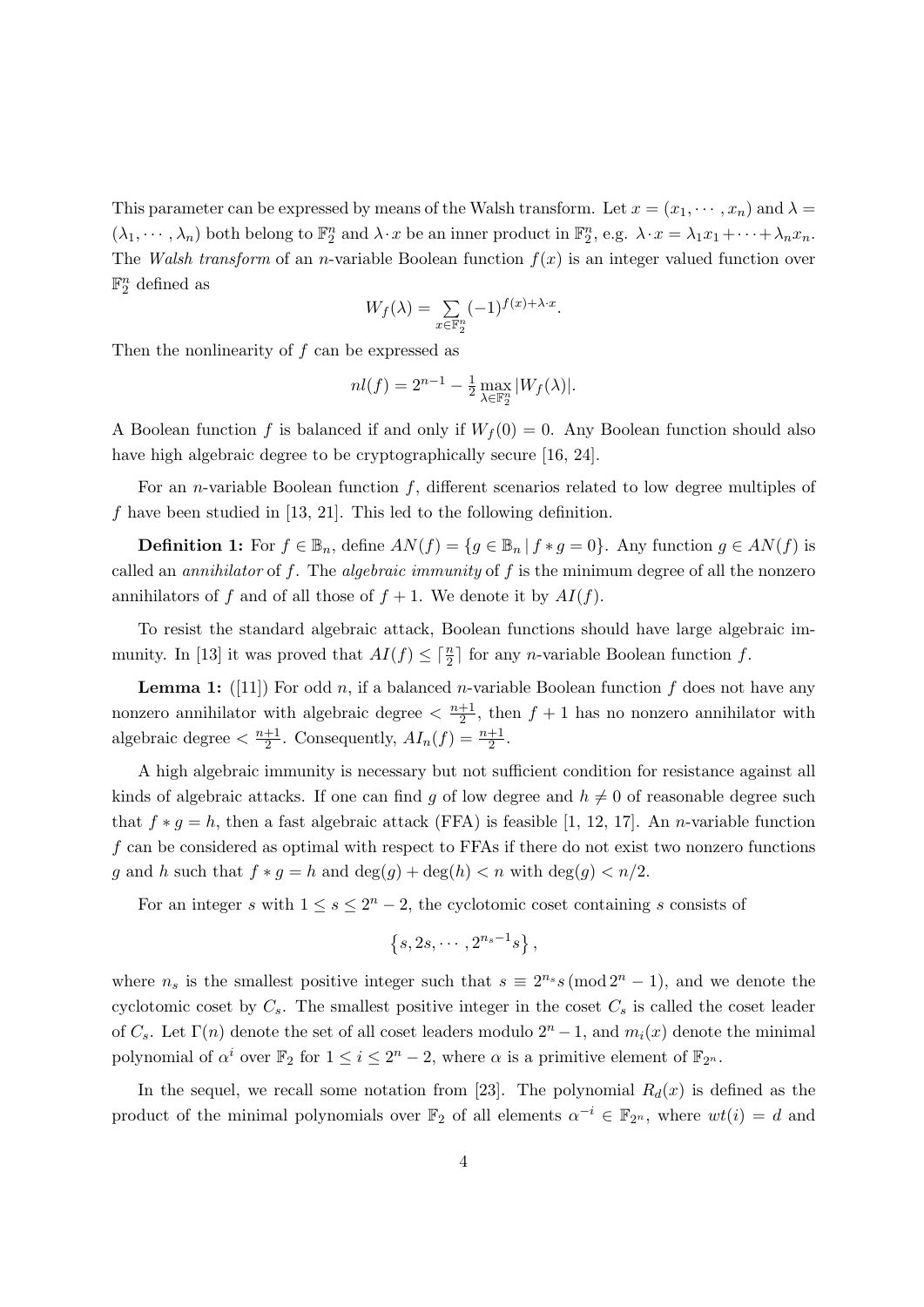$i \in \Gamma(n)$ :

$$
R_d(x) = \prod_{i \in \Gamma(n), wt(i) = d} m_{2^n - 1 - i}(x) = \prod_{wt(j) = n - d} (x - \alpha^j)
$$

for  $1 \le d \le n-1$ ,  $R_n(x) = x+1$  and  $R_0(x) = x$ . For  $0 \le d_1 \le d_2 \le n$ , let

$$
R_{d_1,d_2}(x) = \prod_{i=d_1}^{d_2} R_i(x).
$$

Then for  $d_1 < d_2$  and  $E = \sum$  $d_2$ *i*=*d*1+1  $\binom{n}{i}$  $n_i$ <sup>n</sup>), the polynomial  $R_{d_1+1,d_2}$  has the form

$$
R_{d_1+1,d_2} = 1 + r_1 x + r_2 x^2 + \dots + r_{E-1} x^{E-1} + x^E
$$
\n(1)

where  $\deg(R_{d_1+1,d_2}) = E$ . Let us denote  $D_1 = \sum$ *d*1 *i*=0  $\binom{n}{i}$  $\binom{n}{i}$  and  $D_2 = \sum_{i=2}^n$ *d*2 *i*=0  $\binom{n}{i}$  $\binom{n}{i}$ , and define the  $D_1 \times D_2$ matrix  $\mathbf{R}_{d_1+1,d_2}$  such that its *r*-th row consists of the coefficients of the polynomial

$$
x^{r} R_{d_1+1,d_2}(x) = x^{r} \sum_{j=0}^{E} r_j x^{j}
$$

for  $0 \leq r < \sum$ *d*1 *i*=0 ( *n*  $\binom{n}{i}$ , appended with zeros, i.e.,

$$
\mathbf{R}_{d_1+1,d_2} = \begin{pmatrix} r_0 & r_1 & \cdots & r_E & 0 & \cdots & 0 \\ 0 & r_0 & \cdots & r_{E-1} & r_E & \cdots & 0 \\ \vdots & \vdots & \cdots & \vdots & \vdots & \cdots & \vdots \\ 0 & 0 & \cdots & \vdots & \vdots & \cdots & 0 \\ 0 & 0 & \cdots & \vdots & \vdots & \cdots & r_E \end{pmatrix}
$$
(2)

where  $r_0 = r_E = 1$ . Note that this is a generator matrix of a binary cyclic code since  $R_{d_1, d_2}(x)$ divides  $x^{2^{n}-1} - 1$ . Here we will enumerate the columns of the matrix  $\mathbf{R}_{d+1,n-1}$  from the 0-th column to the  $(2^n - 2)$ -th column where  $1 \leq d < n - 1$ . Let  $\mathbb{R}^{1}_{d}$  $\frac{d}{dt}$ <sup>1</sup>,<sup>*n*</sup><sub>−1</sub>,*n*<sup>−1</sup></sub> be the sub-matrix of **R***d*+1*,n*−1 such that the *j*-th column of **R**<sub>*d*+1*,n*−1</sub> belongs to **R**<sup><sup>1</sup><sub>*d*</sub></sup>  $\alpha^{j}$ <sub>*d*+1,*n*−1</sub> if  $\alpha^{j}$  ∈ supp(*f*), where  $0 \leq j \leq 2^n - 2$ . Similarly,  $\mathbf{R}_{d+1}^{0}$ *d*+1*,n−*1 is the sub-matrix of **R***d*+1*,n−*<sup>1</sup> that consists of the *j*-th column, such that  $\alpha^{j} \in \text{zero}(f)$ , for all  $0 \leq j \leq 2^{n} - 2$ . Thus, the  $2^{n} - 1$  columns of  $\mathbf{R}_{d+1,n-1}$ are divided into two disjoint subsets.

For  $1 \leq d_1 < d_2 \leq n-1$ , let the matrix  $\mathbf{R}_{d_1+1,d_2} = [\boldsymbol{\eta}_0, \boldsymbol{\eta}_1, \cdots, \boldsymbol{\eta}_{D_2-1}]$ , where the vector  $\boldsymbol{\eta}_i$ with  $D_1$  components denotes the *i*-th column of  $\mathbf{R}_{d_1+1,d_2}$  for  $0 \leq i \leq D_2$ . For  $0 \leq j \leq D_1$ , let  $\boldsymbol{\eta}^{\left(j\right)}_{i}$  $\eta_i^{(j)}$  denote the *j*-th component of  $\eta_i$ . If there is a non-negative integer  $l_1$  such that  $\eta_i^{(l_1)} = 1$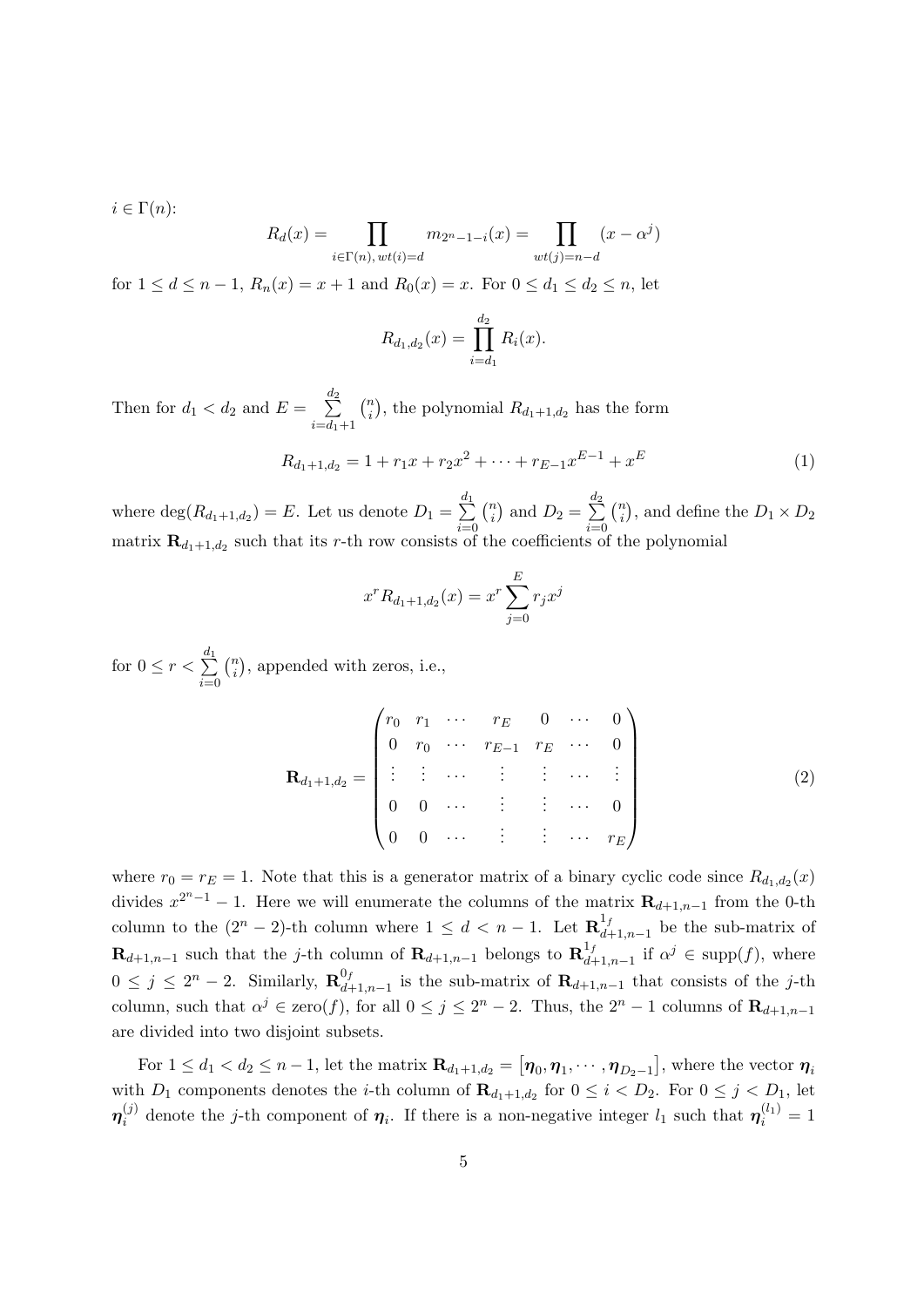and  $\eta_i^{(j)} = 0$  for all  $0 \le j < l_1$  (if there exists such integer *j*), we define  $\mathcal{N}^0(\eta_i) = l_1$ . Similarly, we can define  $\mathcal{N}_0(\eta_i) = l_2$  if there exists a non-negative integer  $l_2$  such that  $\eta_i^{(D_1-1-l_2)} = 1$  and  $\eta_i^{(D_1-j-1)} = 0$  for all  $0 \le j < l_2$  (if there exists such integer *j*). In particular,  $\mathcal{N}^0(\eta_i) = 0$  if  $\eta_i^{(0)} = 1$ , and  $\mathcal{N}_0(\eta_i) = 0$  if  $\eta_i^{(D_1-1)} = 1$ . With this notation, we can classify the vectors  $\eta_i$ according to the values  $\mathcal{N}^0(\eta_i)$  and  $\mathcal{N}_0(\eta_i)$  for  $0 \leq i < D_2$ . For each *j* with  $0 \leq j \leq D_1 - 1$ , two sets  $S^j$  and  $S_j$  are defined as

$$
S^{j} = \{i | \mathcal{N}^{0}(\eta_{i}) = j, K_{1} \leq i \leq K_{2} \}
$$
 (3)

and

$$
S_j = \{i \, | \, \mathcal{N}_0(\eta_i) = j, \ K_3 \le i \le K_4 \},\tag{4}
$$

where the integers  $K_1$ ,  $K_2$ ,  $K_3$  and  $K_4$  will be given in Sections 3 and 4. Let  $J^0 = \{j | S^j \neq \emptyset\}$ , and  $J^1$  be a subset of  $J^0$ . For each  $j \in J^1$ , take exactly an integer  $i^j$  from the set  $S^j$  and define the set

$$
I^0 = \left\{ i^j \mid j \in J^1 \right\} . \tag{5}
$$

Similarly, we can define  $J_0 = \{j \mid S_j \neq \emptyset\}$ , and  $J_1$  is a subset of  $J_0$  such that  $S_j \setminus I^0 \neq \emptyset$  for all *j* ∈ *J*<sub>1</sub>. For each *j* ∈ *J*<sub>1</sub>, take exactly an integer *i<sub>j</sub>* from the set  $S_j \setminus I^0$  and define the set

$$
I_0 = \{i_j \mid j \in J_1\}.
$$
\n(6)

Define the sets  $W_0$ ,  $Y_0$ ,  $W^0$ , and  $Y^0$  as

$$
W_0 = \{i \mid 0 \le i \le D_1 - 1\}, Y_0 = \{D_1 - 1 - j \mid j \in J_1\}
$$
  
\n
$$
W^0 = \{i \mid D_2 - D_1 \le i \le D_2 - 1\}, Y^0 = \{D_2 - D_1 + j \mid j \in J^1\}.
$$
\n(7)

**Lemma 2:** (Theorem 1, [23]) Let  $f(x) =$ 2 *n*∑*−*1 *i*=0  $f_i x^i$  be the univariate representation of a Boolean function  $f$  and let  $F(x) =$ 2 *n*∑*−*2 *i*=0  $f(\alpha^i)x^i$ .

(i) For  $1 \leq d < n-1$ ,  $\deg(f) = d$  if and only if

$$
R_{d+1,n-1}(x)|F(x), R_n(x)|F(x) + f(0)
$$
, and  $R_d(x) \nmid F(x)$ .

(ii) For  $d = n - 1$ ,  $\deg(f) = d$  if and only if

$$
R_n(x)|F(x) + f(0)
$$
 and  $R_d(x) \nmid F(x)$ .

**Lemma 3:** (Theorem 4, [23]) There is an annihilator  $g \in AN(f)$  with deg(*g*)  $\leq d < n$ , if and only if  $\delta_q(d) > 0$ , where

$$
\delta_g(d) = \sum_{i=0}^d \binom{n}{i} - \text{rank}\left(\mathbf{R}^{1_f}_{d+1,n-1}\right).
$$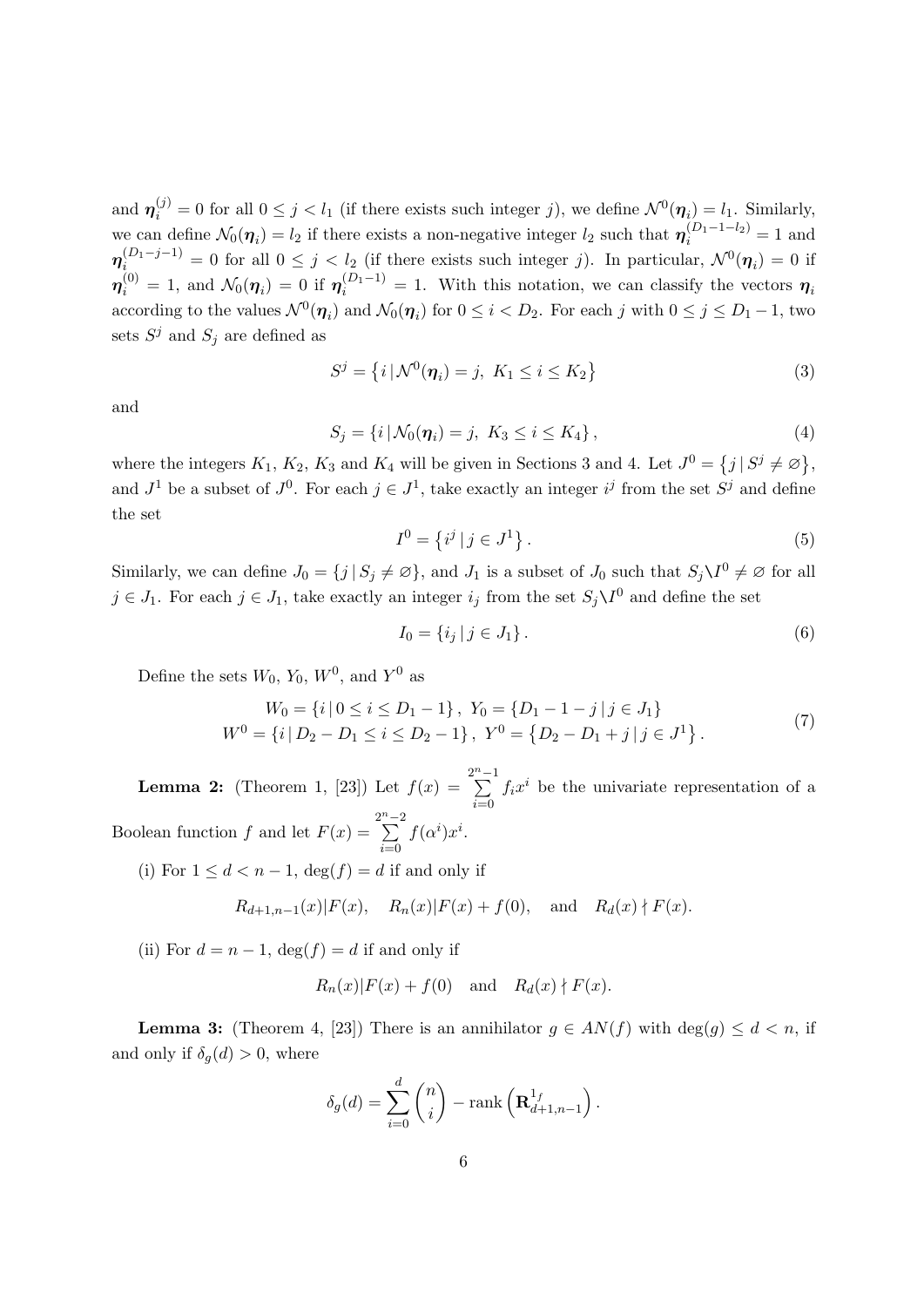**Lemma 4:** (Theorem 5, [23]) There is an annihilator  $h \in AN(f + 1)$  with deg( $h \leq d < n$ , if and only if,  $\delta_h(d) > 0$ , where

$$
\delta_h(d) = \sum_{i=0}^d \binom{n}{i} - \text{rank}\left(\begin{bmatrix} \gamma_{1_f}(d) & \mathbf{R}^{0_f}_{d+1,n-1} \end{bmatrix}\right),
$$

where  $\gamma_{1_f}(d) = \mathbf{R}_{d+1}^{1_f}$  $\frac{1}{d+1,n-1}$  **·1**<sup>*T*</sup><sub>|supp</sub>(*f*)|**·** and **1**<sup>*T*</sup><sub>|supp</sub>(*f*)| is the transpose of the all ones vector with  $\text{length}$   $|\text{supp}(f)|$ .

# **3 Two constructions of** *n***-variable Boolean functions for odd** *n*

In this section, the integer *n* is always assumed to be odd. We also assume that  $d_1 = \frac{n-1}{2}$  and  $d_2 = n - 1$  in (1). Thus,  $D_1 = 2^{n-1}$ ,  $D_2 = 2^n - 1$  and  $E = 2^{n-1} - 1$ . Let  $K_1 = 0$ ,  $K_2 = D_1 - 2$ ,  $K_3 = D_1$  and  $K_4 = D_2 - 1$ . We propose two constructions of balanced *n*-variable Boolean functions with optimum algebraic immunity. These functions can have optimum algebraic degree and high nonlinearity.

**Construction 1:** Let  $f \in \mathbb{B}_n$  such that

$$
supp(f) = \left\{ \alpha^i \mid i \in (W_0 \backslash Y_0) \bigcup I_0 \right\},\tag{8}
$$

where  $W_0$ ,  $Y_0$  and  $I_0$  are given by (6) and (7).

Similarly, we have the following construction.

**Construction 2:** Let  $f \in \mathbb{B}_n$  such that

$$
supp(f) = \left\{ \alpha^i \mid i \in (W^0 \backslash Y^0) \bigcup I^0 \right\},\tag{9}
$$

where  $W^0$ ,  $Y^0$  and  $I^0$  are given by (5) and (7).

Applying Lemmas 1 and 3, the balancedness and algebraic immunity of functions in Constructions 1 and 2 can obtained as below.

**Theorem 1:** The Boolean functions defined in Constructions 1 and 2 are balanced and have algebraic immunity  $\frac{n+1}{2}$ .

**Proof:** From Constructions 1 and 2, a function f defined by  $(8)$  or  $(9)$  is balanced. In the sequel, we will prove that every function  $f$  in Construction 1 has algebraic immunity  $\frac{n+1}{2}$ . The case for Construction 2 can be similarly proven and its proof is omitted.

Let  $g \in AN(f)$ . According to Construction 1, we have  $\mathbf{R}_{\frac{n+1}{2},n-1}^{1_f} = (\eta_i)_{i \in (W_0 \setminus Y_0) \cup I_0}$ . By swapping the  $(D_1 - 1 - j)$ -th and  $i_j$ -th columns of the matrix  $\mathbf{R}_{\frac{n+1}{2},n-1}$  for all  $j \in J_1$ , we obtain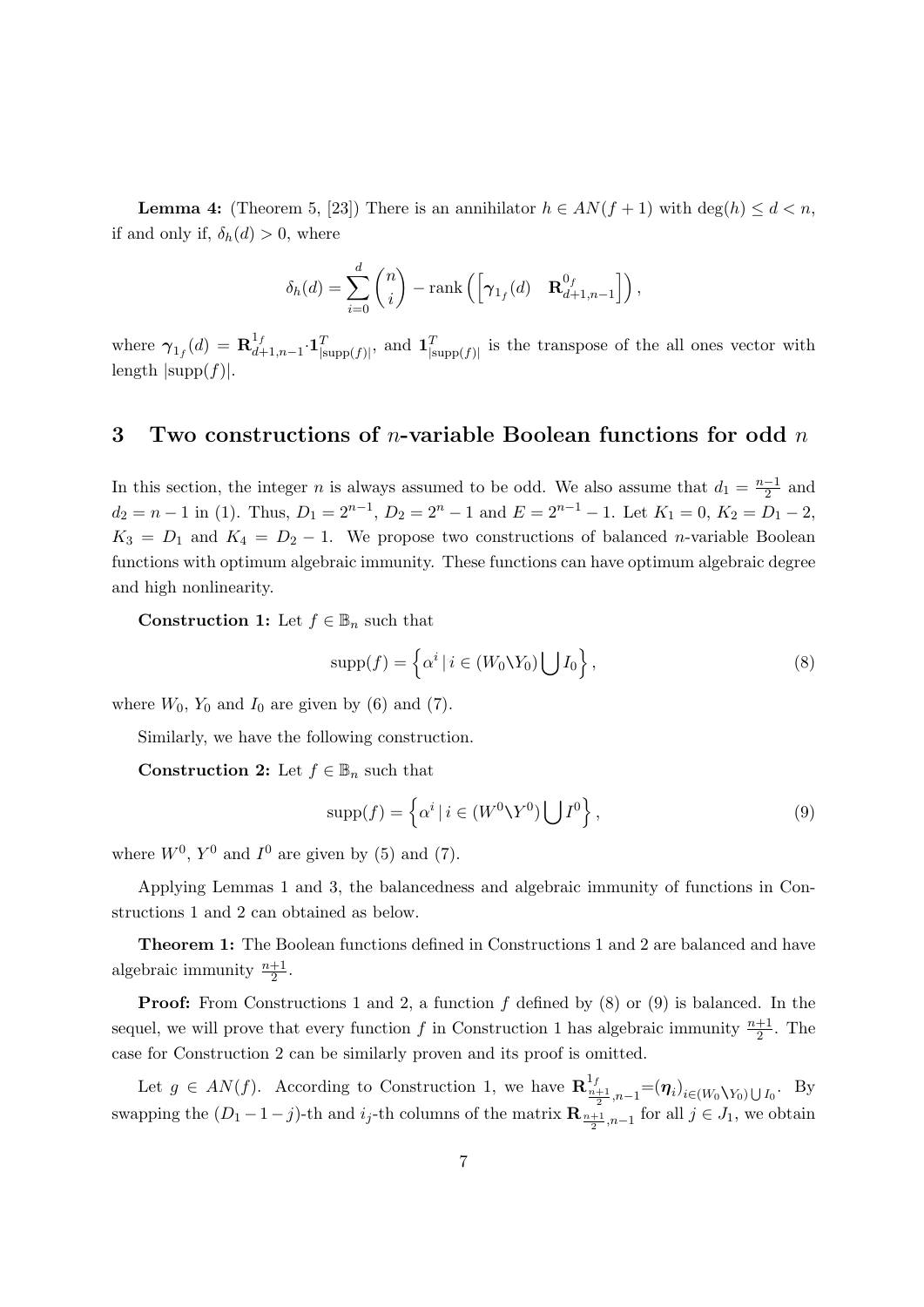a matrix and its sub-matrix consisting of *i*-th column with  $0 \leq i \leq D_1$  is an upper triangular matrix since

$$
\mathcal{N}_0(\boldsymbol{\eta}_{D_1-1-j})=\mathcal{N}_0(\boldsymbol{\eta}_{i_j})=j,
$$

where  $j \in J_1$ . Moreover, every entry in the main diagonal of this upper triangular matrix is 1, then it is invertible. By (8), the above upper triangular matrix can be obtained from the matrix  $(\eta_i)_{i\in(W_0\setminus Y_0)\bigcup I_0}$  only by a series of elementary column transformations. This shows the matrix  $\mathbf{R}_{\frac{n+1}{2},n-1}^{1f}$  has full rank, i.e.,  $\delta_g(\frac{n-1}{2}) = 0$ . Thus  $\deg(g) \ge \frac{n+1}{2}$  $\frac{+1}{2}$  by Lemma 3.

Therefore, the algebraic immunity of Construction 1 is  $\frac{n+1}{2}$  since *n* is odd by Lemma 1.  $\Box$ 

#### **3.1 A family of Boolean functions given by Construction 1 or 2**

Before proposing a family of Boolean functions, we give a relation between the coefficients *r*<sup>1</sup> and  $r_{E-1}$  of the polynomial  $R_{\frac{n+1}{2},n-1}$  in (1) as below.

**Lemma 5:**  $r_1 + r_{E-1} = 1$ .

**Proof:** By Vieta's Theorem, we have that ∏ 1*≤wt*(*i*)*≤ n−*1 2  $\alpha^i = 1, r_{E-1} = \sum$ 1*≤wt*(*i*)*≤ n−*1 2  $\alpha^i$  and

$$
r_1 = \sum_{1 \le wt(i) \le \frac{n-1}{2}} \left( \prod_{j \ne i, 1 \le wt(j) \le \frac{n-1}{2}} \alpha^j \right) = \sum_{1 \le wt(i) \le \frac{n-1}{2}} \alpha^{-i} = \sum_{\frac{n+1}{2} \le wt(i) \le n-1} \alpha^i.
$$

Thus,

$$
r_{E-1} + r_1 = \sum_{1 \le wt(i) \le \frac{n-1}{2}} \alpha^i + \sum_{\frac{n+1}{2} \le wt(i) \le n-1} \alpha^i = \sum_{i=1}^{2^n - 2} \alpha^i = 1 + \sum_{i=0}^{2^n - 2} \alpha^i = 1. \quad \Box
$$

Lemma 5 shows  $\{r_1, r_{E-1}\} = \{0, 1\}$ . Thus, there exists an integer  $k_1$  such that  $r_i = 0$  for all 1 ≤ *i* ≤ *k*<sub>1</sub> and  $r_{k_1+1} = 1$ , if  $r_1 = 0$ . Otherwise, there is an integer  $k_2$  such that  $r_{E-i} = 0$  for all  $1 \leq i \leq k_2$  and  $r_{E-k_2-1} = 1$ .

Define a set  $J$  as

$$
J = \begin{cases} \{1, 2, \cdots, k_1\}, & \text{if } r_1 = 0; \\ \{1, 2, \cdots, k_2\}, & \text{if } r_{E-1} = 0. \end{cases}
$$
 (10)

By Lemma 5, the set *J* is non-empty.

Let *I* be a subset of *J*. If  $r_{E-1} = 0$ , define the sets *S*, *U* and *V* as

$$
S = \{0, 1, 2, \cdots, 2^{n-1} - 1\}, \quad U = \{2^n - 2 - i \mid i \in I\}, \quad V = \{2^{n-1} - 1 - i \mid i \in I\}.
$$
 (11)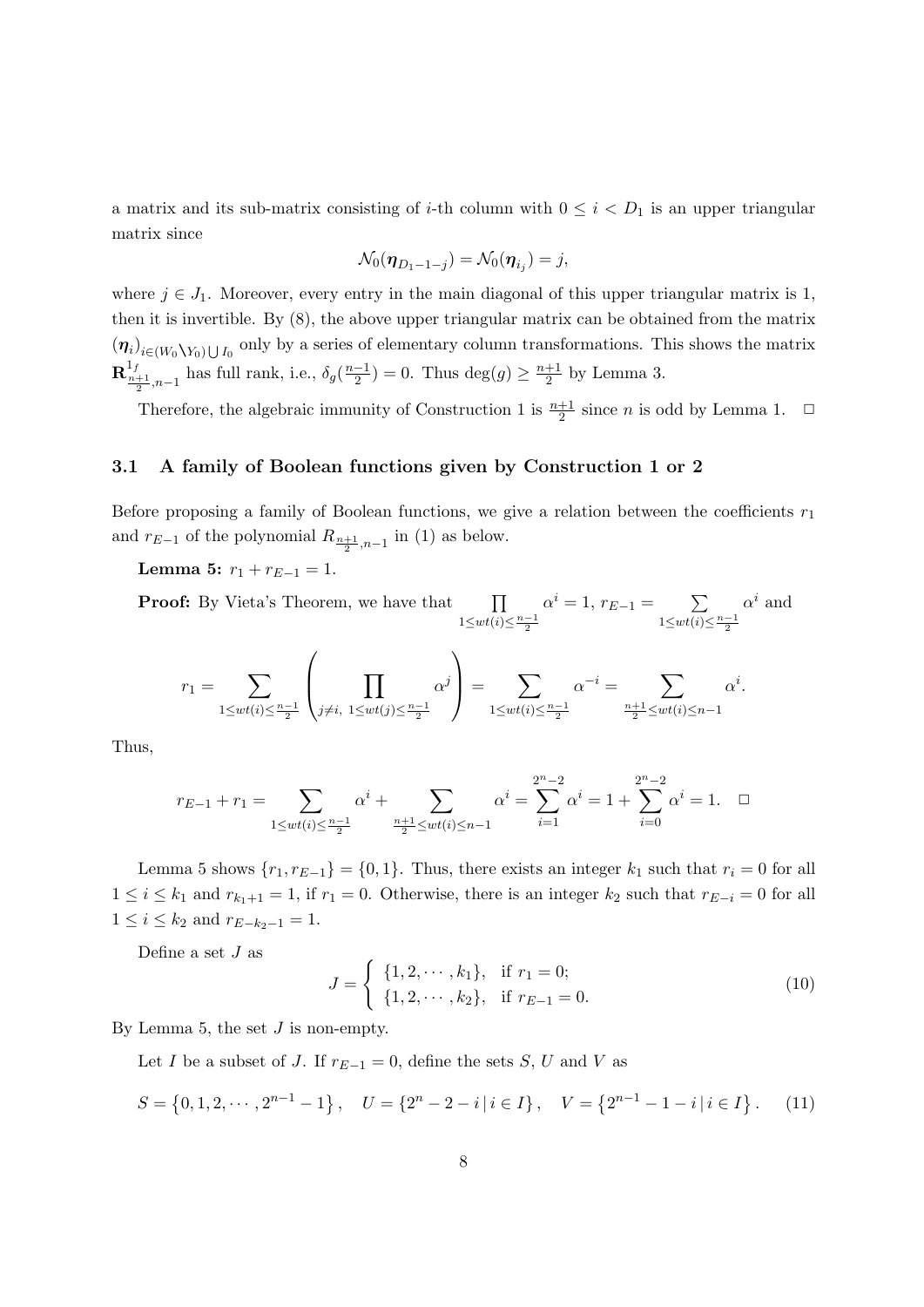If  $r_1 = 0$ , the sets are defined as

$$
S = \{2^{n-1} - 1, 2^{n-1}, \cdots, 2^n - 2\}, \quad U = \{i \mid i \in I\}, \quad V = \{2^{n-1} - 1 + i \mid i \in I\}.
$$
 (12)

With the above preparations, we can present a family of Boolean functions.

**Family** *F*: The family *F* consists of all Boolean functions  $f \in \mathbb{B}_n$  with the support set as

$$
supp(f) = \left\{ \alpha^i \mid i \in (S \setminus V) \bigcup U \right\} \tag{13}
$$

where the sets *S*, *U* and *V* are defined in (11) for  $r_{E-1} = 0$  and (12) for  $r_1 = 0$ .

When  $r_{E-1} = 0$ , take  $W_0 = S$ ,  $Y_0 = V$  and  $I_0 = U$  and then we have that the family  $\mathcal F$  is contained in Construction 1. Similarly, we have that the family  $\mathcal F$  is contained in Construction 2 when  $r_1 = 0$ . Thus, the functions in  $\mathcal F$  are balanced and have optimum algebraic immunity.

It is proven in [7] that the first construction of [28] is exactly the same as the construction of [9]. Thus, in order to make a comparison of the above family and the known ones in [9, 28], it is sufficient to consider the construction in  $[9]$ . Let  $f_1$  be the function with

$$
supp(f_1) = \left\{0, 1, \alpha, \cdots, \alpha^{2^{n-1}-2}\right\}
$$
 (14)

in [9]. Then  $f_1(x) = f_{\emptyset}(a^{2^{n-1}}x) + 1$  for  $r_{E-1} = 0$  and  $f_1(x) = f_{\emptyset}(x) + 1$  for  $r_1 = 0$ , where  $f_{\emptyset}(x)$ is the function in  $\mathcal F$  corresponding to  $I = \emptyset$ . Therefore, some cryptographical properties of the function  $f_{\varnothing}$  have been studied in [9] and [28]. In the following subsections, we are interested in studying the cryptographical properties of the functions of  $\mathcal F$  for  $\emptyset \neq I \subseteq J$ . The number of these functions is  $2^{|J|} - 1$ .

Applying Lemma 2, we can characterize the algebraic degree of these functions as follows.

**Proposition 1:** A Boolean function *f* in the family  $\mathcal F$  has algebraic degree  $n-1$  if and only if ∑ *x∈*supp(*f*)  $x \neq 0$ . In particular, if there is a non-empty proper subset of *J* given by (10), then there always exists a Boolean function *f* in the family *F* such that  $deg(f) = n - 1$ .

**Proof:** Notice that  $|\text{supp}(f)| = 2^{n-1}$  is even and  $R_n(x) = x+1$ . Consequently,  $F(1) + f(0) =$ 2 *n*∑*−*2 *i*=0  $f(\alpha^i) + f(0) = 0$  and then  $R_n(x) | F(x) + f(0)$ , where  $F(x)$  is given in Lemma 2. Thus,  $deg(f) = n - 1$  if and only if  $R_{n-1}(x) \nmid F(x)$ , i.e.,  $F(\alpha) = \sum_{n=1}^{\infty}$ *x∈*supp(*f*)  $x \neq 0$  by Lemma 2 (ii).

If *f* is a function in *F* with  $deg(f) < n-1$ , then  $\sum$ *x∈*supp(*f*)  $x = 0$ . Let *I* be a non-empty proper subset of *J*. Take an element *i* in  $J \setminus I$ , and replace an arbitrary element *i'* in *I* with *i*, then a function  $f'$  can be constructed from (13) by taking a subset  $I' = (\{i\} \cup I) \setminus \{i'\}$  of *J* in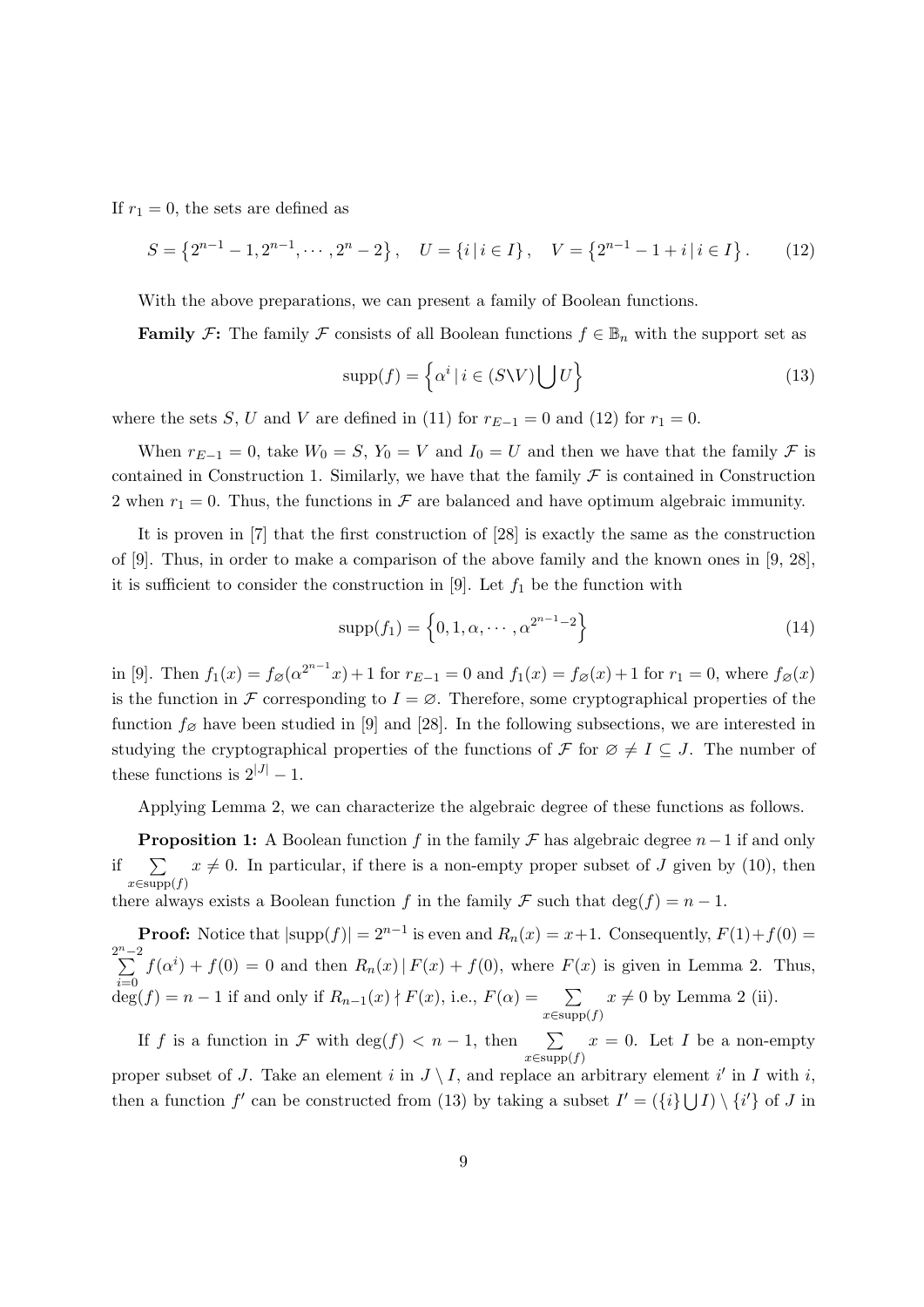$(11)$  or  $(12)$ . Then, we have

$$
\sum_{x \in \text{supp}(f')} x = \sum_{x \in \text{supp}(f)} x + \alpha^{2^{n-1}-1-i} + \alpha^{2^{n-2}-i} + \alpha^{2^{n-1}-1-i'} + \alpha^{2^{n-2}-i'}
$$
\n
$$
= (1 + \alpha^{2^{n-1}-1})(\alpha^{2^{n-1}-1-i} + \alpha^{2^{n-1}-1-i'}) \neq 0
$$

for  $r_{E-1} = 0$  and

$$
\sum_{x \in \text{supp}(f')} x = (1 + \alpha^{2^{n-1}-1})(\alpha^i + \alpha^{i'}) \neq 0
$$

for  $r_1 = 0$ .

Thus,  $\deg(f') = n - 1$ .  $\Box$ 

By Proposition 1, there always exists a Boolean function in the family  $\mathcal F$  such that deg( $f$ ) = *n* − 1, if  $|J| > 1$ .

#### **3.2 The nonlinearity of Boolean functions in** *F*

In this subsection, we will give the lower bound on the nonlinearity of the functions in the family  $F$ , based on the method developed in  $[9]$  and  $[28]$ . The following lemmas from calculus will be used to measure the nonlinearity.

**Lemma 6:** For  $0 \leq x \leq \frac{1}{2}$  $\frac{1}{2}$ ,  $\sin(\pi x) \ge 3x - 2x^2$ .

**Lemma 7:**  $1 + \frac{1}{3} + \frac{1}{5} + \cdots + \frac{1}{2^{n-1}-1} < \frac{n-1}{2} \ln 2 + 1.$ 

**Theorem 2:** For odd  $n \geq 5$ , the nonlinearity of the functions *f* in the family *F* satisfies

$$
nl(f) > 2^{n-1} - \left(\frac{\ln 2}{3}(n-1) + \frac{5}{6} + \frac{1}{3\sqrt{3}} + \frac{1}{6\sqrt{2}}\right) 2^{\frac{n}{2}} - 2|I| - 1
$$

where the set  $I$  is a subset of  $J$  given by (10).

**Proof:** For  $r_{E-1} = 0$  and  $\lambda \in \mathbb{F}_{2^n}^*$ , the Walsh transform of the Boolean function *f* satisfies

$$
W_f(\lambda) = \sum_{i=0}^{2^n - 2} (-1)^{f(\alpha^i) + \text{Tr}(\lambda \alpha^i)} + 1
$$
  
= 
$$
- \sum_{i \in (S \setminus V) \cup U} (-1)^{\text{Tr}(\lambda \alpha^i)} + \sum_{i \notin (S \setminus V) \cup U} (-1)^{\text{Tr}(\lambda \alpha^i)} + 1
$$
  
= 
$$
-2 \sum_{i \in (S \setminus V) \cup U} (-1)^{\text{Tr}(\lambda \alpha^i)}
$$

and then

$$
|W_f(\lambda)| \le 2 \left| \sum_{i=0}^{2^{n-1}-1} (-1)^{\text{Tr}(\lambda \alpha^i)} \right| + 4|I|. \tag{15}
$$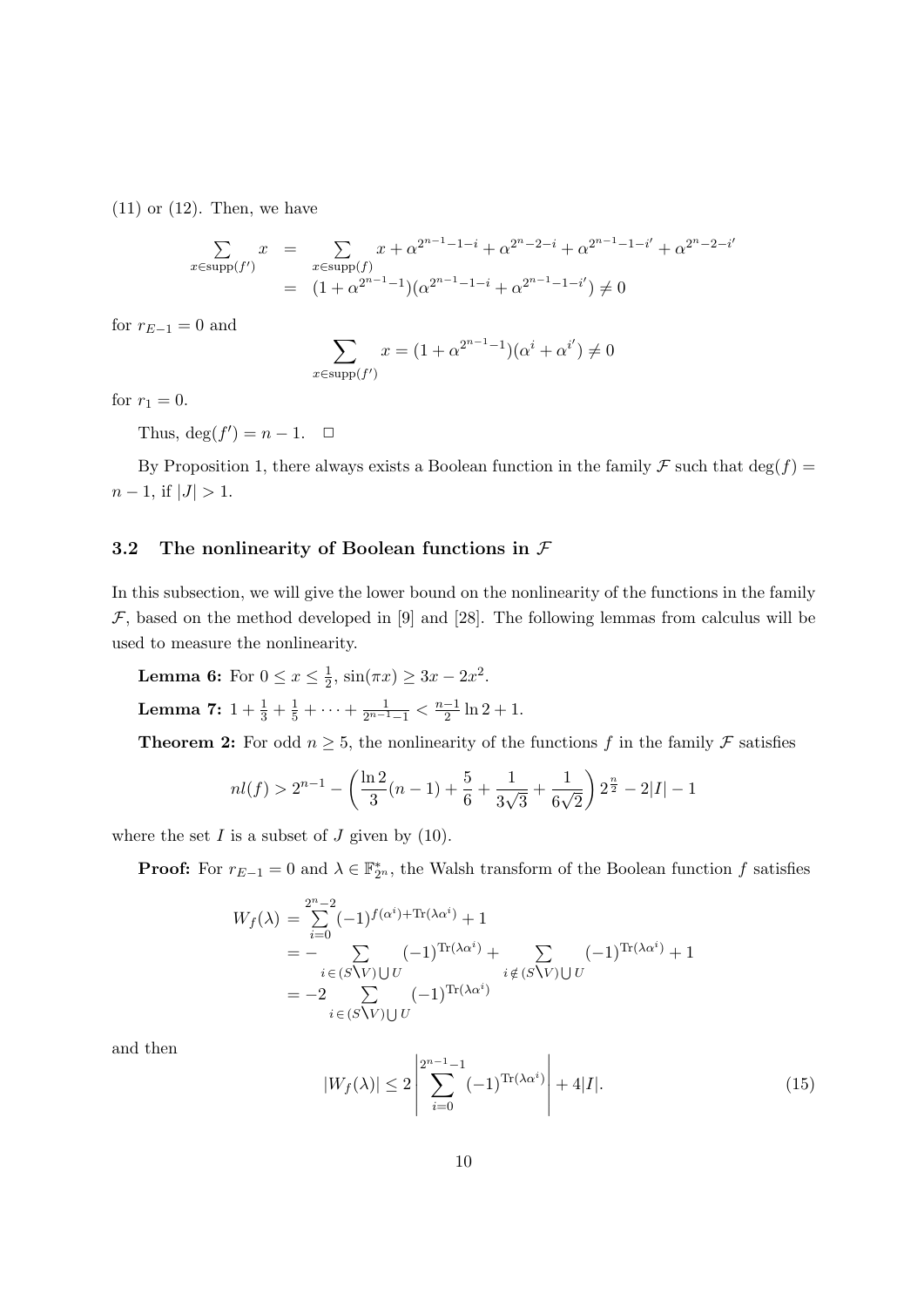Let  $\lambda = \alpha^t$  and  $\xi = e^{\frac{2\pi\sqrt{-1}}{2^n-1}}$ . Let  $\psi(\alpha^j) = \xi^j$  with  $0 \leq j \leq 2^n - 2$  be a multiplicative character of  $\mathbb{F}_{2^n}^*, \chi_1(x) = (-1)^{\text{Tr}(x)}$  be the canonical additive character of  $\mathbb{F}_{2^n}$ , and the Gaussian sum  $G(\psi, \chi_1)$  be defined by

$$
G(\psi, \chi_1) = \sum_{i=0}^{2^n - 2} \psi(\alpha^i) \chi_1(\alpha^i).
$$
 (16)

Notice that for  $0 \leq i \leq 2^n - 2$ ,

$$
\chi_1(\alpha^i) = (-1)^{\text{Tr}(\alpha^i)} = \frac{1}{2^n - 1} \sum_{j=0}^{2^n - 2} G(\overline{\psi}^j, \chi_1) \psi^j(\alpha^i)
$$
(17)

where the bar denotes complex conjugation (see  $[20]$ , p. 195). By  $(15)$  and  $(17)$ , we have

$$
|W_f(\lambda)| \le \frac{2}{2^n - 1} \left| \sum_{j=1}^{2^n - 2} G(\overline{\psi}^j, \chi_1) \xi^{jt} \frac{1 - \xi^{j2^{n-1}}}{1 - \xi^j} \right| + 4|I| + \frac{2^n}{2^n - 1}.
$$
 (18)

Notice that  $\Big|$  $G(\overline{\psi}^j, \chi_1)$  $= 2^{\frac{n}{2}}$  for all  $1 \leq j \leq 2^n - 2$  [20], and

$$
\left|\frac{1-\xi^{j2^{n-1}}}{1-\xi^{j}}\right| = \left|\frac{\xi^{-j2^{n-2}}-\xi^{j2^{n-2}}}{\xi^{-j/2}-\xi^{j/2}}\right| = \left|\frac{\sin\frac{j\pi 2^{n-1}}{2^n-1}}{\sin\frac{j\pi}{2^n-1}}\right|.
$$

Consequently, by (18) we have

$$
|W_f(\lambda)| \le \frac{2^{\frac{n}{2}+2}}{2^n-1} \left( \sum_{j=1}^{2^{n-2}} \frac{1}{\sin \frac{(2j-1)\pi}{2^n-1}} + \sum_{j=1}^{2^{n-2}-1} \frac{1}{2 \cos \frac{j\pi}{2^n-1}} \right) + 4|I| + \frac{2^n}{2^n-1}.
$$
 (19)

By Lemmas 6 and 7, we have

$$
\sum_{j=1}^{2^{n-2}} \frac{1}{\sin \frac{(2j-1)\pi}{2^{n-1}}} \le (2^n - 1) \left( \frac{n-1}{6} \ln 2 + \frac{5}{12} \right). \tag{20}
$$

For the other summation in (19), we have

$$
\sum_{j=1}^{2^{n-2}-1} \frac{1}{2\cos\frac{j\pi}{2^{n-1}}} < \left(\frac{1}{6\sqrt{3}} + \frac{1}{12\sqrt{2}}\right)(2^n - 1). \tag{21}
$$

By  $(19)$ ,  $(20)$  and  $(21)$ , we have

$$
|W_f(\lambda)| \le 2^{\frac{n}{2}+2} \left( \frac{n-1}{6} \ln 2 + \frac{5}{12} + \frac{1}{6\sqrt{3}} + \frac{1}{12\sqrt{2}} \right) + 4|I| + \frac{2^n}{2^n - 1}
$$

for all  $\lambda \in \mathbb{F}_{2^n}^*$ . Notice that  $W_f(0) = 0$ . Therefore,

$$
nl(f) > 2^{n-1} - \left(\frac{\ln 2}{3}(n-1) + \frac{5}{6} + \frac{1}{3\sqrt{3}} + \frac{1}{6\sqrt{2}}\right) 2^{\frac{n}{2}} - 2|I| - 1.
$$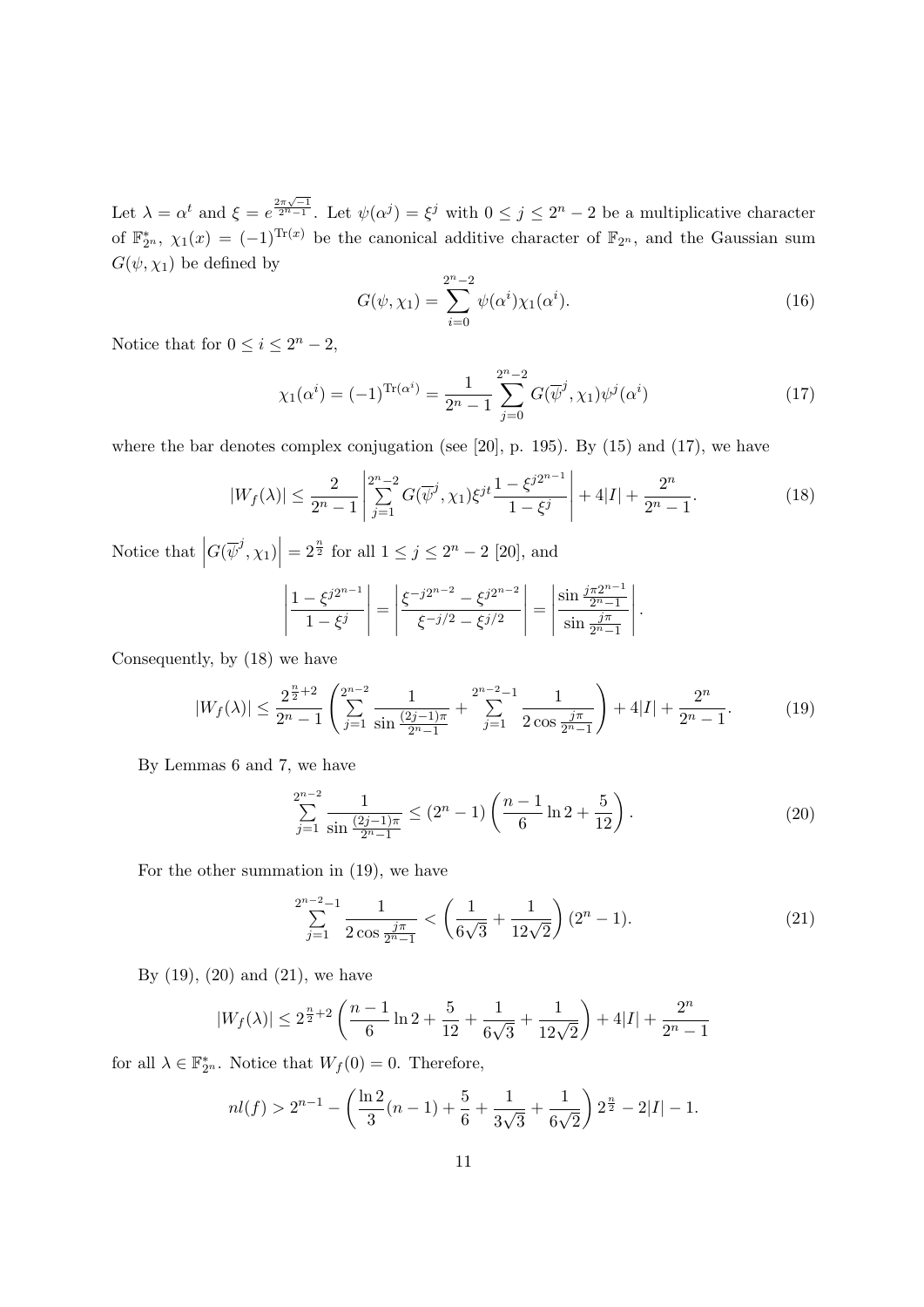For  $r_1 = 0$ , the conclusion can be obtained by a same analysis and this finishes the proof.  $\Box$ 

Since the function *f* in the family  $\mathcal F$  and  $f_{\varnothing}$  (introduced in Section 3.1) take different values only in 2|*I*| elements of  $\mathbb{F}_{2^n}$ , we can establish a rough relation between the nonlinearities  $nl(f_1)$ and  $nl(f)$  as below.

**Proposition 2:** For odd *n* and a function *f* in the family  $\mathcal{F}$ ,  $|nl(f) - nl(f_1)| \leq 2|I|$  where the set  $I$  is a subset of  $J$  given by  $(10)$ .

By Theorem 2 and Proposition 2, we have the following corollary.

**Corollary 1:** For odd  $n \geq 5$ , the nonlinearity of the functions f in the family F satisfies

$$
nl(f) \ge \max\left\{2^{n-1} - \left(\frac{\ln 2}{3}(n-1) + \frac{5}{6} + \frac{1}{3\sqrt{3}} + \frac{1}{6\sqrt{2}}\right)2^{\frac{n}{2}} - 2|I| - 1, \ n l(f_1) - 2|I|\right\}
$$

where the set  $I$  is a subset of  $J$  given by (10).

Notice that a function *f* in Construction 1 and  $f_{\varnothing}$  in the family  $\mathcal F$  take different values exactly in  $2|I_0|$  elements of  $\mathbb{F}_{2^n}$ . By a similar analysis as in Theorem 2, Proposition 2 and the fact  $nl(f_{\emptyset}) = nl(f_1)$ , we have a lower bound of the nonlinearity of f as

$$
nl(f) \ge \max\left\{2^{n-1} - \left(\frac{\ln 2}{3}(n-1) + \frac{5}{6} + \frac{1}{3\sqrt{3}} + \frac{1}{6\sqrt{2}}\right)2^{\frac{n}{2}} - 2|I_0| - 1, \ nl(f_1) - 2|I_0|\right\}.
$$

Similarly, for a function *f* in Construction 2, we have

$$
nl(f) \ge \max\left\{2^{n-1} - \left(\frac{\ln 2}{3}(n-1) + \frac{5}{6} + \frac{1}{3\sqrt{3}} + \frac{1}{6\sqrt{2}}\right)2^{\frac{n}{2}} - 2|I^0| - 1, \ nl(f_1) - 2|I^0|\right\}
$$

*.*

### **4 The construction of** *n***-variable Boolean functions for even** *n*

In this section, the integer *n* is always assumed to be even. Here we also assume that  $d_1 = \frac{n-2}{2}$ and  $d_2 = n - 1$ . Then  $D_1 =$  $\frac{n-2}{2}$ *i*=0 ( *n*  $\binom{n}{i}$ ,  $D_2 = 2^n - 1$  and  $E =$ *n*∑2 *i*=1 ( *n*  $\binom{n}{i}$ . Let  $K_1 = K_3 = D_1$  and  $K_2 = K_4 = 2^n - 2 - D_1.$ 

With the above preparations, we propose the following construction for even *n*.

**Construction 3:** Let  $f \in \mathbb{B}_n$ . The support and zero sets of *f* satisfy that

$$
\operatorname{supp}(f) \supset \left\{ \alpha^i \mid i \in (W_0 \setminus Y_0) \bigcup I_0 \right\} \quad \text{and} \quad \operatorname{zero}(f) \supset \left\{ \alpha^i \mid i \in (W^0 \setminus Y^0) \bigcup I^0 \right\},\tag{22}
$$

where  $W_0$ ,  $Y_0$ ,  $I_0$ ,  $W^0$ ,  $Y^0$ , and  $I^0$  are given by (5), (6) and (7).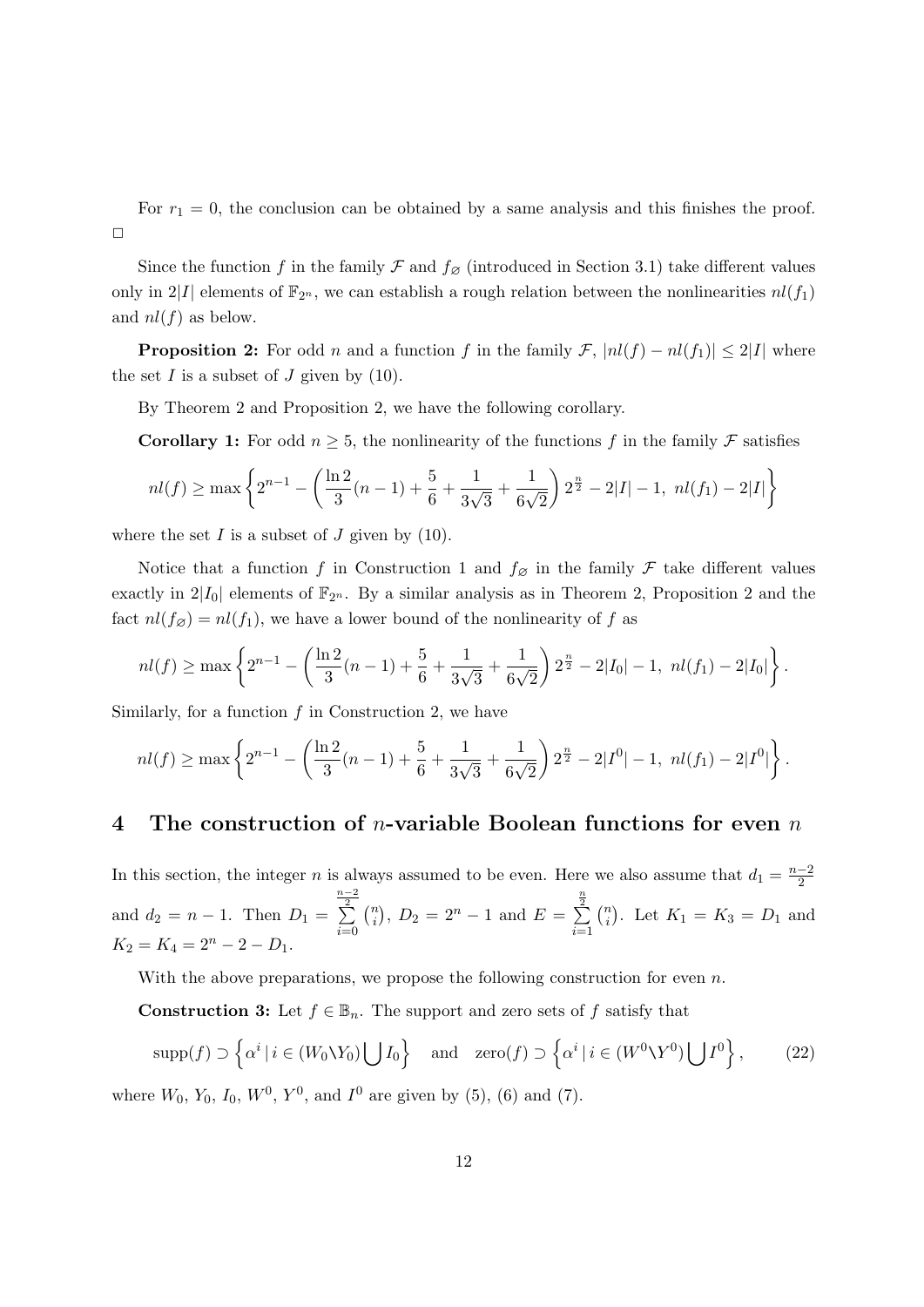Applying Lemmas 3 and 4, we can have the following result by a similar analysis as in Theorem 1.

**Theorem 3:** The Boolean functions defined in Construction 3 have algebraic immunity  $\frac{n}{2}$ .

By choosing suitable support set satisfying  $(22)$  and having cardinality  $2^{n-1}$ , the Boolean function *f* in Construction 3 is balanced.

The existence of functions with optimal algebraic degree in Construction 3 is considered in the following proposition. It can be similarly proven as Proposition 1.

**Proposition 3:** For the sets  $W_0$ ,  $Y_0$ ,  $I_0$ ,  $W^0$ ,  $Y^0$  and  $I^0$  defined by (5), (6) and (7), there always exists a balanced Boolean function in Construction 3 whose algebraic degree is *n −* 1.

For a balanced function *f* in Construction 3, let

$$
L = \left\{ \alpha^i \mid 0 \le i < 2^{n-1} \right\} \sup(p(f)).\tag{23}
$$

A similar analysis as in Section 3.2 gives the following result.

**Theorem 4:** The nonlinearity of a balanced function *f* in Construction 3 satisfies

$$
nl(f) \ge \max\left\{2^{n-1} - \left(\frac{\ln 2}{3}(n-1) + \frac{5}{6} + \frac{1}{3\sqrt{3}} + \frac{1}{6\sqrt{2}}\right)2^{\frac{n}{2}} - 2|L| - 1, \ n l(f_1) - 2|L|\right\},\
$$

where  $L$  is the set defined by  $(23)$ .

# **5 Conclusion**

We proposed three constructions of balanced Boolean functions with optimum algebraic immunity. These constructions provide a class of Boolean functions with optimal algebraic degree and high nonlinearity. It is also checked that for  $5 \leq n \leq 19$ , some new *n*-variable Boolean functions constructed in this paper have the same algebraic degree and nonlinearity as the function  $f_1$  in [9]. Further, we also found some balanced functions with optimal algebraic degree, optimum algebraic immunity and higher nonlinearity than *f*1. Experiments show that some functions in the proposed class have a strong immunity against FAA's. More details will be given in a full version of this paper.

#### **Acknowledgement**

The authors are indebted to Simon Fischer for his evaluation of the resistance of the functions to fast algebraic attacks.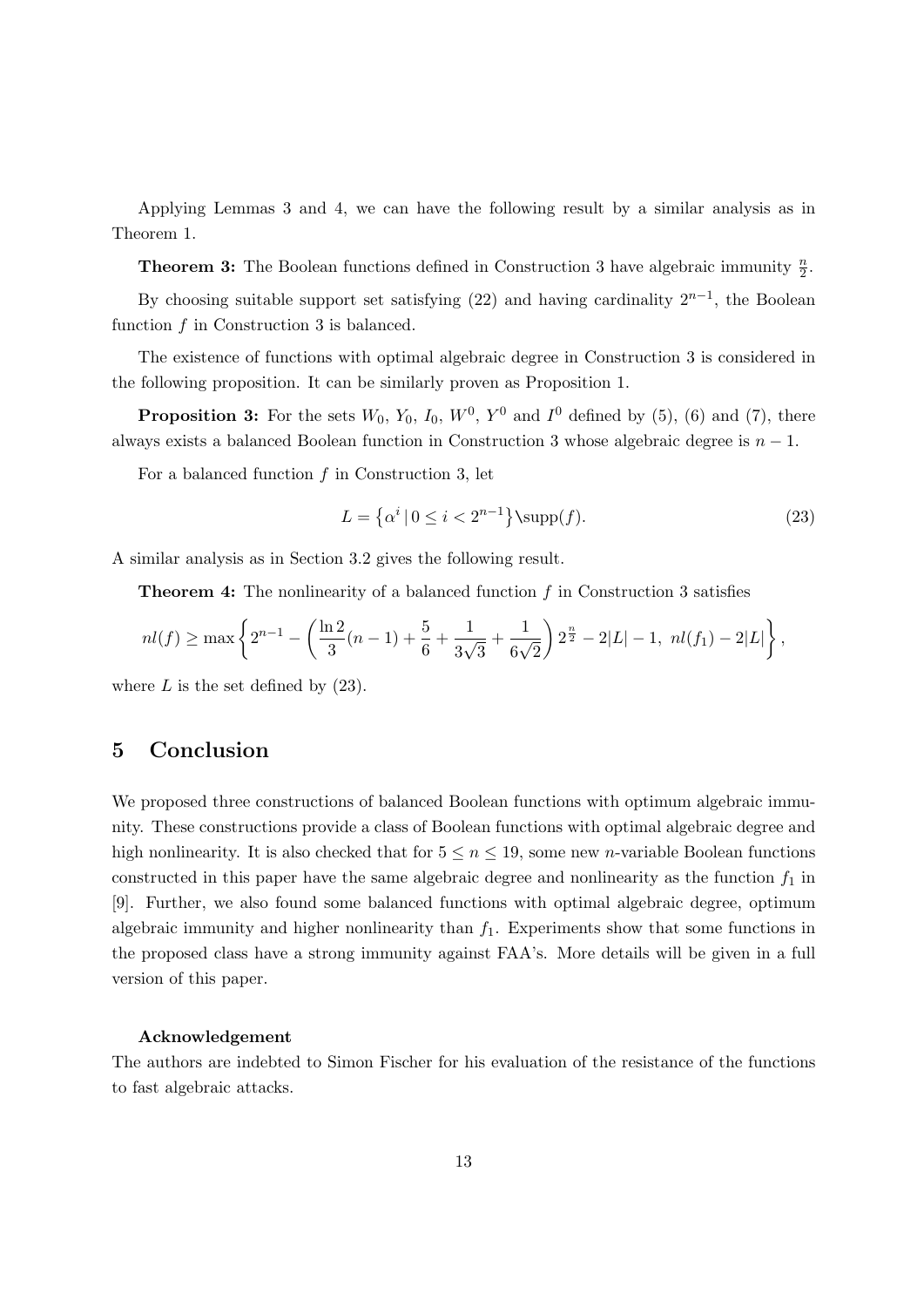# **References**

- [1] F. Armknecht, "Improving fast algebraic attacks," in Fast Software Encryption 2004, ser. Lecture Notes in Computer Science. Berlin, Germany: Springer-Verlag, vol. 3017, pp. 65-82, 2004.
- [2] F. Armknecht, C. Carlet, P. Gaborit, S. Künzli, W. Meier and O. Ruatta. "Efficient computation of algebraic immunity for algebraic and fast algebraic attacks," in Advanceds in Cryptology-EUROCRYPT 2006, ser. Lecture Notes in Computer Science. Berlin, Germany: Springer-Verlag, vol. 4004, pp. 147-164, 2006.
- [3] A. Braeken and B. Preneel, "On the algebraic immunity of symmetric Boolean functions," in Progress in Cryptology-INDOCRYPT 2004, ser. Lecture Notes in Computer Science. Berlin, Germany: Springer-Verlag, vol. 3797, pp. 35-48, 2005.
- [4] C. Carlet, "Boolean Functions for Cryptography and Error Correcting Codes", Chapter of the monography "Boolean Models and Methods in Mathematics, Computer Science, and Engineering", Cambridge University Press (Peter Hammer and Yves Crama editors), pp. 257-397, 2010.
- [5] C. Carlet, "A method of construction of balanced functions with optimum algebraic immunity," Cryptology ePrint Archive. http://eprint.iacr.org/2006/149.
- [6] C. Carlet, "On a weakness of the Tu-Deng function and its repair," Cryptology ePrint Archive. http://eprint.iacr.org/2009/606.
- [7] C. Carlet, "Comment on 'constructions of cryptographically significant Boolean functions using primitive polynomials'," preprint.
- [8] C. Carlet, D.K. Dalai, K.C. Gupta and S. Maitra,"Algebraic immunity for cryptographically significant Boolean functions: analysis and construction," IEEE Trans. Inf. Theory, vol. 52, pp. 3105-3121, 2006.
- [9] C. Carlet and K. Feng, "An infinite class of balanced functions with optimal algebraic immunity, good immunity to fast algebraic attacks and good nonlinearity," in Advanceds in Cryptology-ASIACRYPT 2008, ser. Lecture Notes in Computer Science. Berlin, Germany: Springer-Verlag, vol. 5350, pp. 425-440, 2008.
- [10] C. Carlet, X. Zeng, C. Li and L. Hu, "Further properties of several classes of Boolean functions with optimum algebraic immunity," Des. Codes Cryptogr. vol. 52, pp. 303-338, 2009.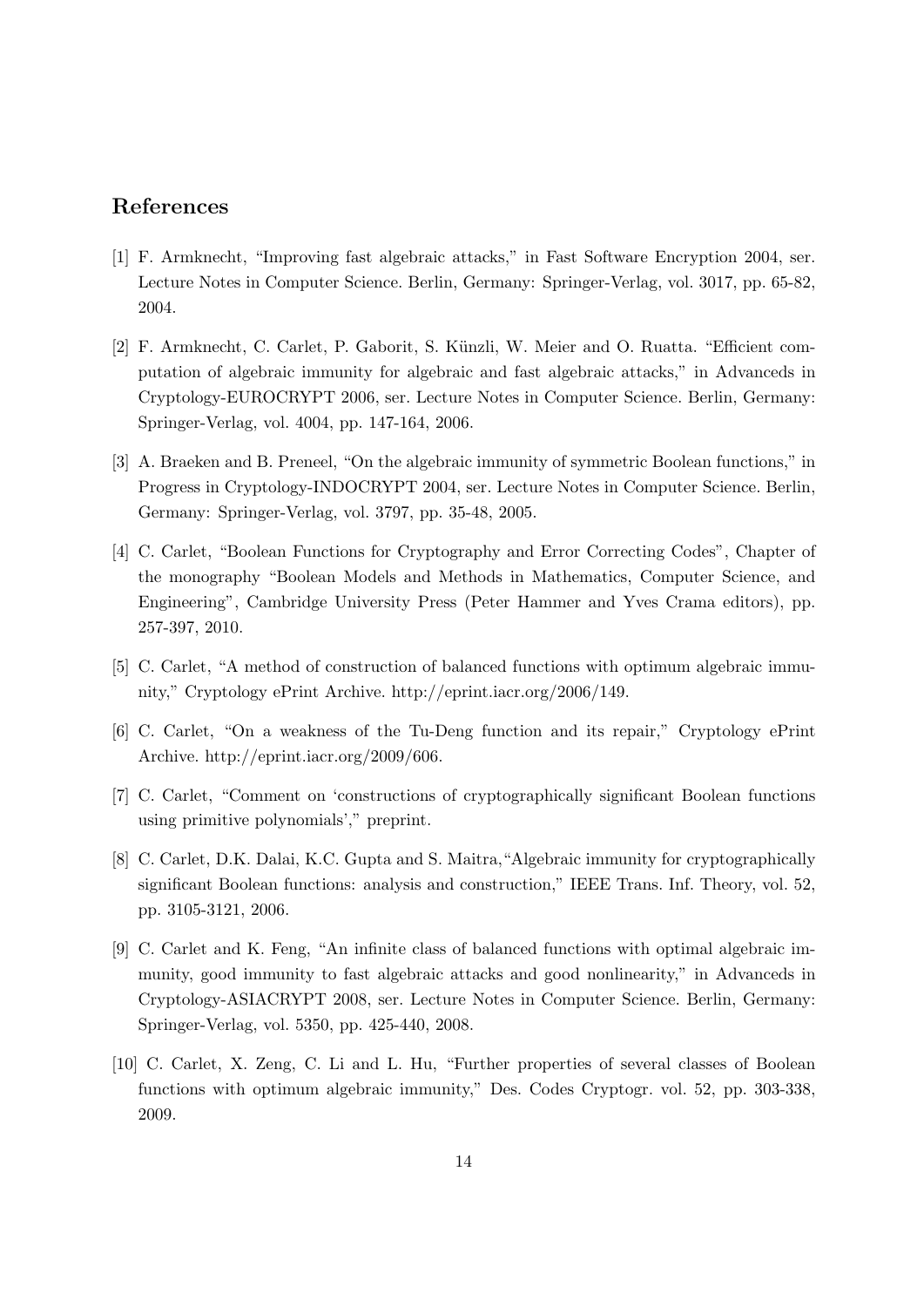- [11] A. Cauteaut, "Open problems related to algebraic attacks on stream ciphers," in Proceedings of WCC 2005, ser. Lecture Notes in Computer Science. Berlin, Germany: Springer-Verlag, vol. 3969, pp. 120-134, 2006.
- [12] N. Courtois, "Fast algebraic attacks on stream ciphers with linear feedback," in Advances in Cryptology-CRYPTO 2003, ser. Lecture Notes in Computer Science. Berlin, Germany: Springer-Verlag, vol. 2729, pp. 176-194, 2003.
- [13] N. Courtois and W. Meier, "Algebraic attacks on stream ciphers with linear feedback," in Advances in Cryptology-EUROCRYPT 2003, ser. Lecture Notes in Computer Science. Berlin, Germany: Springer-Verlag, vol. 2656, pp. 345-359, 2003.
- [14] D.K. Dalai, K.C. Gupta and S. Maitra, "Cryptographically significant Boolean functions: construction and analysis in terms of algebraic immunity," in Fast Software Encryption, ser. Lecture Notes in Computer Science. Berlin, Germany: Springer-Verlag, vol. 3557 pp. 98-111, 2005.
- [15] D.K. Dalai, S. Maitra and S. Sarkar, "Basic theory in construction of Boolean functions with maximum possible annihilator immunity," Des. Codes Cryptogr, vol. 40, pp. 41-58, 2006.
- [16] C. Ding, G. Xiao and W. Shan, The Stability Theory of Stream Ciphers, ser. Lecture Notes in Computer Science. Berlin, Germany: Springer-Verlag, vol. 561, 1991.
- [17] P. Hawkes and G. Rose, "Rewriting variables: the complexity of fast algebraic attacks on stream ciphers," in Advances in Cryptology-CRYPTO 2004, ser. Lecture Notes in Computer Science. Berlin, Germany: Springer-Verlag, vol. 3152, pp. 390-406, 2004.
- [18] N. Li and W. Qi, "Construction and analysis of boolean functions of  $2t + 1$  variables with maximum algebraic immunity," in Advanceds in Cryptology-ASIACRYPT 2006, ser. Lecture Notes in Computer Science. Berlin, Germany: Springer-Verlag, vol. 4284, pp. 84-98, 2006.
- [19] N. Li, L. Qu, W. Qi, G. Feng, C. Li and D. Xie, "On the construction of Boolean functions with optimal algebraic immunity," IEEE Trans. Inf. Theory, vol. 54, pp. 1330-1334, 2008.
- [20] R. Lidl and H. Niederreiter, "Finite felds," in Encyclopedia of Mathematics and Its Applications. Reading, MA: Addison-Wesley, vol. 20, 1983.
- [21] W. Meier, E. Pasalic and C. Carlet, "Algebraic attacks and decomposition of Boolean functions," in Advances in Cryptology-EUROCRYPT 2004, ser. Lecture Notes in Computer Science. Berlin, Germany: Springer-Verlag, vol. 3027, pp. 474-491, 2004.